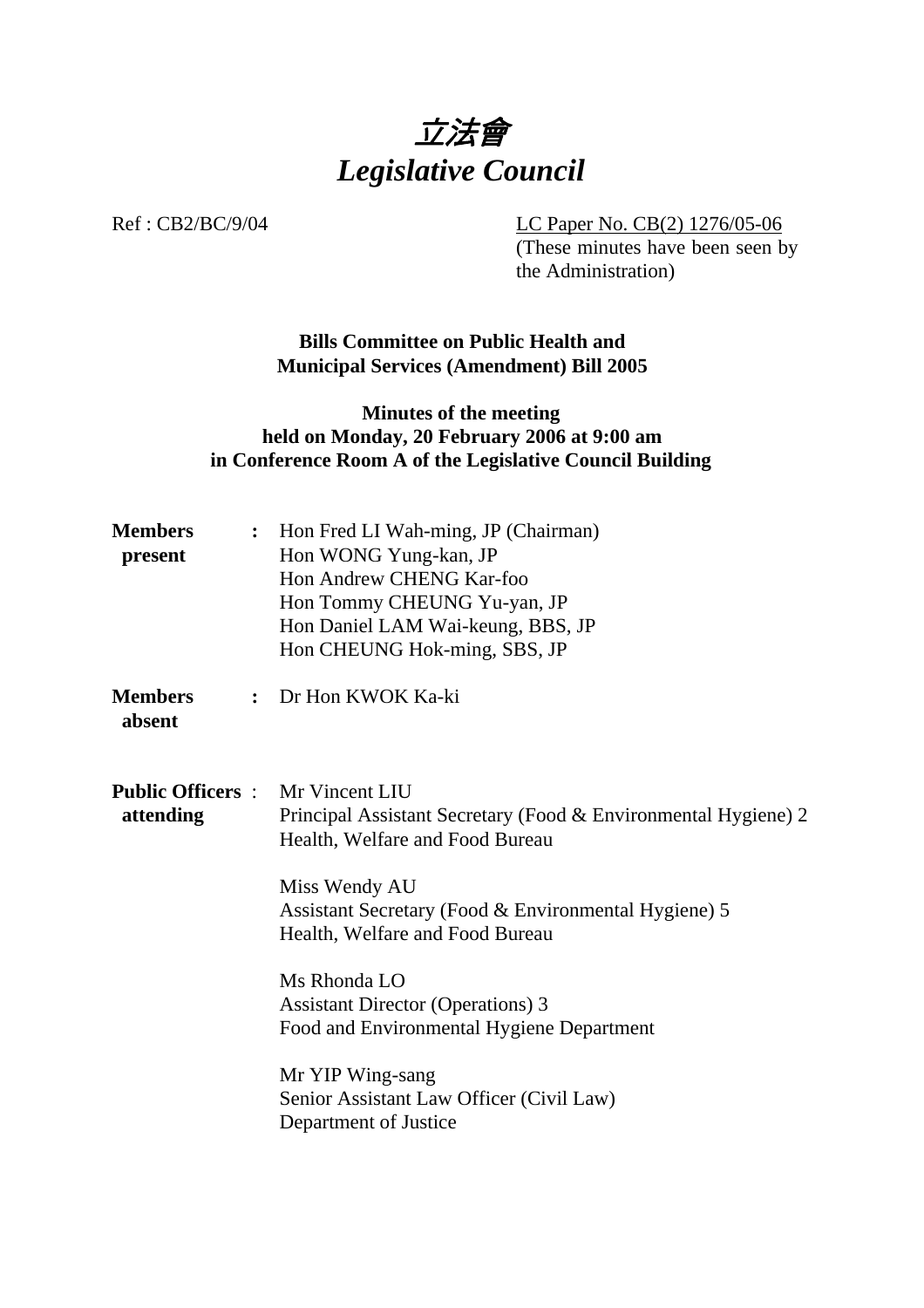Ms Carmen CHU Senior Government Counsel Department of Justice

**Clerk in :** Mrs Constance LI  **attendance** Chief Council Secretary (2)5

**Staff in :** Mr Stephen LAM **attendance Assistant Legal Adviser 4** 

> Miss Josephine SO Council Secretary (2)1

# **I. Confirmation of minutes of meeting**

[LC Paper No. CB(2)1143/05-06]

The minutes of meeting on 6 February 2006 were confirmed.

# **II. Meeting with the Administration**

2. The Bills Committee deliberated (index of proceedings attached at the **Annex).**

Administration's response to outstanding issues [LC Paper No. CB(2)1144/05-06(01)]

3. The Bills Committee noted the Administration's paper providing information on measures taken by the Lands Department to prevent mosquito breeding on fenced government land [LC Paper No. CB(2)1144/05-06(01)].

Draft Committee Stage amendments proposed by the Administration [LC Paper No. CB(2)1144/05-06(02)]

4. The Bills Committee examined the draft Committee Stage amendments (CSAs) proposed by the Administration. The Administration explained that the purpose of the proposed CSAs was to maintain the current arrangement to hold only the appointed contractor responsible for any mosquito breeding problem in the building site, as the appointed contractor had ultimate responsibility for the management of the building site. The proposed amendments to clauses  $2(a)$ ,  $2(d)$  and  $2(e)$  in the Bill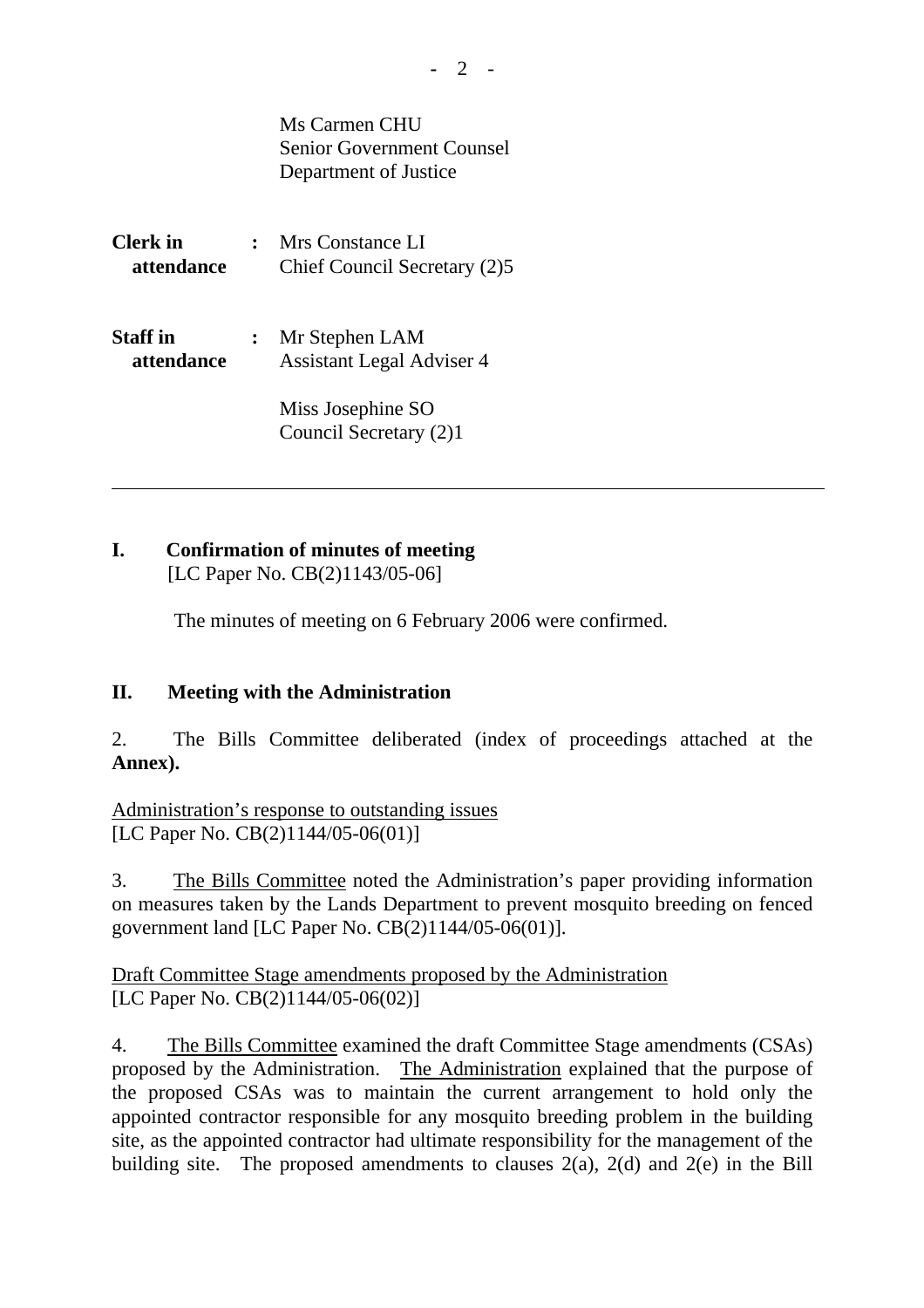were to improve the clarity of the clauses concerned in order to reflect the policy intent.

5. Members did not raise further comments or queries on the Bill or the draft CSAs.

## **III. Any other business**

Clerk 6. The Chairman concluded that the Bills Committee had completed the scrutiny of the bill, and a report would be provided to the House Committee.

7. There being no other business, the meeting ended at 9:14 am.

Council Business Division 2 Legislative Council Secretariat 1 March 2006